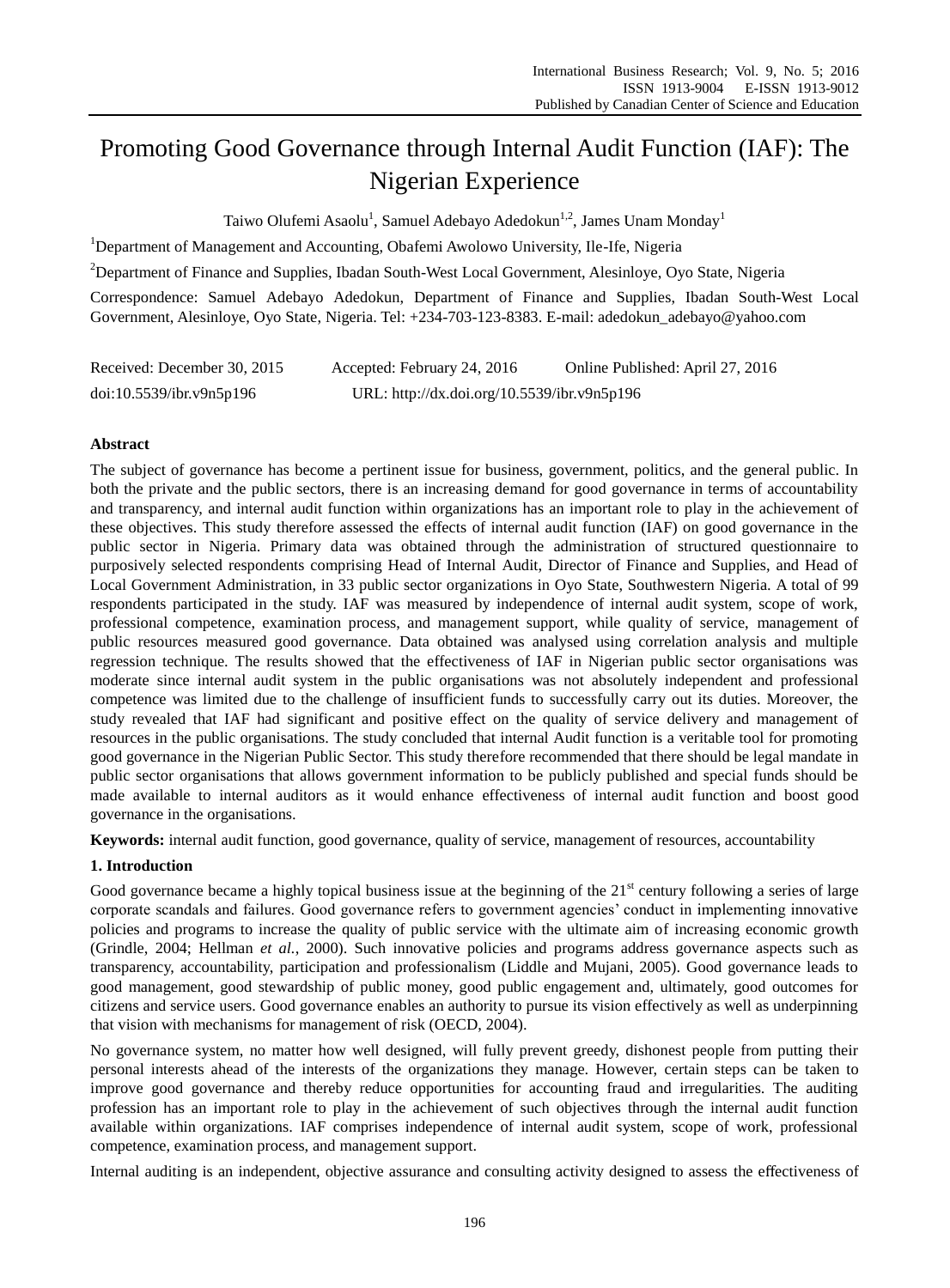the control environment, add value, and improve an organization's operations. Internal audit evaluates the adequacy of the system of internal controls and makes recommendations to management to improve these controls. A system of internal controls consists of policies and procedures designed to provide management with reasonable assurance that the organization achieves its objectives and goals (Monday et al., 2014). Internal audit function (IAF) is part of the internal monitoring system of the organization and therefore should be positioned within the organization such that the independence of internal auditors can be guaranteed. Internal auditing has been found to be an instrument for improving public sector management (Unegbu and Kida, 2011).

Public sector organisations in Nigeria are shouldered with the responsibility of ensuring good governance in order to provide quality services to citizens or the public. The authority of such organisations is entrusted with public resources and charged with the task of ensuring their proper management. In order to handle the management of resources entrusted to the officials, laws and regulations are enacted to control expenditures and sources of financing these expenditures. To ensure adherence to financial regulations, laid down procedures, policies and plans, internal audit units are established (Badra, 2012). Thus, internal audit function plays a significant role in promoting good governance in public sector administration.

While there has been considerable empirical exploration on the role of internal audit in boosting corporate performance in the private sector, there has been little work done in Nigeria on the role of internal audit function in promoting good governance in public sector. Therefore, this study aimed at filling the gap by providing empirical evidence on the effect of internal audit function on good governance in public organisations in the Southwestern Nigeria. In order to meet this objective, the study focused on the following specific objectives which were to examine the effectiveness of internal audit function in the public sector organisations, evaluate the relationship between internal audit function and quality of service delivery, and investigate the effect of internal audit function on management of public resources.

## **2. Literature Review**

#### *2.1 Internal Auditing*

According to the Institute of Internal Auditors (IIA, 2006: 14), internal auditing is "an independent, objective assurance and consulting activity designed to add value and improve an organisation's operations. It helps an organization accomplish its objectives by bringing a systematic, disciplined approach to evaluate and improve the effectiveness of risk management, control, and governance processes". This definition reveals the scope of modern internal auditing which includes value for money, evaluation of risk, managerial effectiveness and governance processes. Unegbu and Obi (2007) defined internal audit as part of the Internal control system put in place by management of an Organization to ensure adherence to stipulated work procedure and as aid to management. They emphasized that internal audit measures, analyses and evaluates the efficiency and effectiveness of other controls established by management with a view to ensure cost minimization, benefit maximization, capacity utilization, and smooth administration.

The relevance of internal auditing in any organisation is anchored by three pillars. The first is governance which relates to how an organisation is managed - its corporate and other structures, its culture, its policies and strategies and the way it deals with its various stakeholders (ANAO, 2014). It also includes activities that ensure credibility, establish equitable provision of services, and assure appropriate behaviour of government officials whilst reducing the risk of public corruption (IIA, 2008). Governance encompasses the manner in which public sector organisations conduct their responsibilities of stewardship by upholding transparency, accountability and prudence in decision-making. Internal auditing helps to improve governance processes by focusing on how values are established to ensure effective and efficient control and management of public sector organisations (Rahmatika, 2014).

The second is the control (or internal control) which refers to all the policies and procedures put in place by management for promoting accountability of resources (Monday *et al*., 2014). Control structures include strategic planning (including budgeting), managerial activities (procurement and asset management), accounting and reporting, internal and external audit, and legislative oversight. Controls are mainly in-built in the financial management system whose objectives include fiscal discipline, allocation of resources to priority needs, and efficient and effective allocation of services (Asaolu *et al*., 2005). Internal audit has the key function of reporting to the top management of the organisation on the functioning of the management control systems, and recommending improvement where applicable.

The third pillar is risk management. Risk management constitute an essential part of the strategic management process of any organisation involved in the implementation of development strategies (Monday and Aladeraji, 2015). Risk is the possibility of an event or activity impacting adversely on an organisation, preventing it from achieving organisational outcomes. Risk management comprises the activities and actions taken to ensure that an organisation is conscious of the risks it faces, makes informed decisions in managing these risks, and identifies and harnesses potential opportunities (ANAO, 2014). Internal audit's role in risk management involves assessing and monitoring the risks that the organization faces, recommending the controls required to mitigate those risks, and evaluating the trade-offs necessary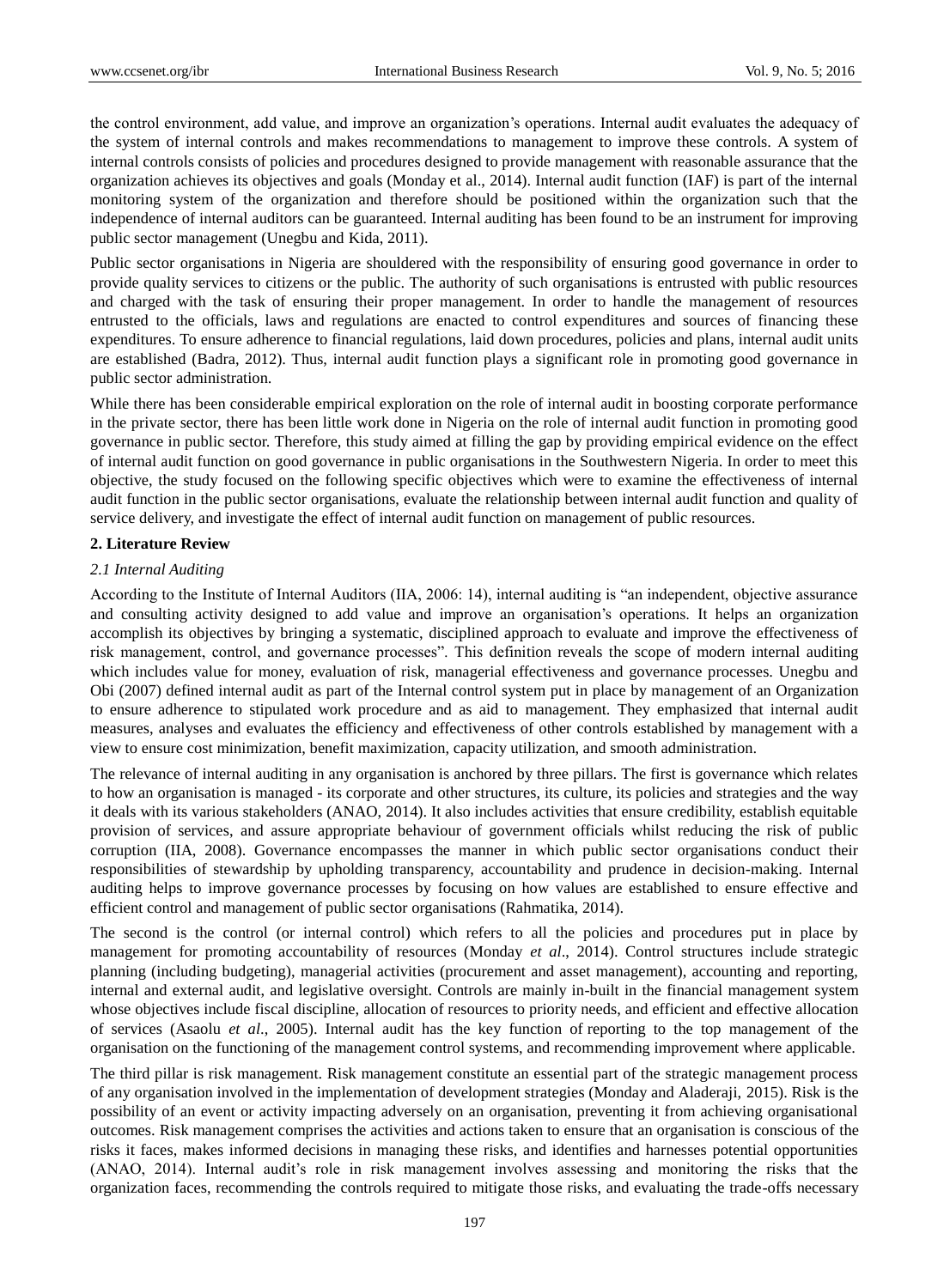for the organisation to accomplish its strategic and operational objectives.

## *2.2 Internal Audit Function (IAF)*

*Independence of internal audit system:* Several studies have identified independence of the internal audit as a key element of internal audit effectiveness (CIPFA, 2006; Ali *et al.*, 2007; Kuta, 2008; Rahmatika, 2014). The independence can only be achieved by allowing the internal audit department to perform its responsibilities free from interference; avoiding conflict of interests; having direct contact with the board and senior management; having unrestricted access to records, employees and departments; the appointment and removal of the heads of internal audit not being under the direct control of executive management (IIA, 2008).

*Professional Competency:* Staff competence is clearly identified in the literature as another key element of internal audit effectiveness. For internal auditors to effectively carry out their duties and responsibilities, they need to possess the requisite knowledge, skills and other competencies. Many previous academic studies (van der Schyf, 2000; Gwilliam and El-Nafabi, 2002; Mulugeta, 2008) have focused on the need for audit personnel to be appropriately qualified if a high level of internal audit effectiveness is to be achieved.

*Scope of Work:* The scope of work is also an important determinant of internal audit effectiveness. Specifically, the sufficiency of internal audit's scope of work and the standard with which the audits are planned, executed and reported are important illustrations of effective internal audit (Al-Twaijry *et al*., 2003).

*Examination Process:* The examination process is crucial to the internal auditor in compiling and generating his audit reports. This process includes conducting interviews, analyzing data, comparing viewpoints and generally examining the subject area critically. The internal audit unit also incorporates best practices to help evaluate whether processes are running optimally. If exceptions are identified, these observations are collected and discussed with the management.

*Management Support:* Top management has an important say in the resources devoted to the internal audit units. They are also likely to give input to the internal audit work plan which provides the internal audit department with the empowerment required for it to perform its duties and responsibilities (Ali *et al.*, 2007).

## *2.3 Good Governance*

The term governance like corruption is a broad topic that could be subjected to varied and diversified interpretations and beliefs, and therefore may be quite difficult to measure to any reasonable degree of reliability; hence no single definition may be sufficient for the concept of governance. According to Downer (2000: 17), "governance is the exercise of power or authority -political, economic, administrative or otherwise – to manage a country's resources and affairs. It comprises the mechanisms, processes and institutions, through which citizens and groups articulate their interests, exercise their legal rights, meet their obligations and mediate their differences". Governance includes activities that ensure a government's credibility, establish equitable provision of services, and assure appropriate organization of government officials to reduce the risk of public corruption (IIA, 2006).

Ogundiya (2010) argued that many people may differ about the best means of achieving good governance, but they quite consent that good governance is very important for social and economic progress. The Organization for Economic Cooperation and Development (OECD) defines good governance "as a concept consisting of a set of principles that address the effective functioning of government, the relationship of citizens and the parliament as well as the relationship of government. These principles consist of respect for rule of law, openness, transparency and accountability to democratic institutions, fairness and equity in dealing with the citizen's" (OECD, 2004: 28).

Researchers at the World Bank Institute have distinguished six main dimensions of good governance. These include voice and accountability, political stability, government effectiveness, regulatory quality, rule of law and control of corruption. Corruption to them is seen as a major hindrance to good governance and that any state which implements these good governance principles or dimensions is expected to achieve success (Kaufmann, Kraay & Mastruzzi, 2005). Good governance is, among other things, participatory, transparent and accountable. It is also effective and equitable, and it promotes the rule of law. It ensures that political, social and economic priorities are based on broad consensus in society and that the voices of the poorest and the most vulnerable are heard in decision-making over the allocation of development resources.

# *2.4 Review of Empirical Studies*

Several studies have been conducted on the relationship between internal audit function and promotion of good governance which has received increasing attention in recent times. Belay (2007) conducted a study on effective implementation of internal audit function to promote good governance in the public sector in Ethiopia. The study revealed that the internal audit function in the public sector had less satisfactory involvement to assess the effectiveness of governance structure due to lack of resources, poor leadership for internal audit function, absence of appropriate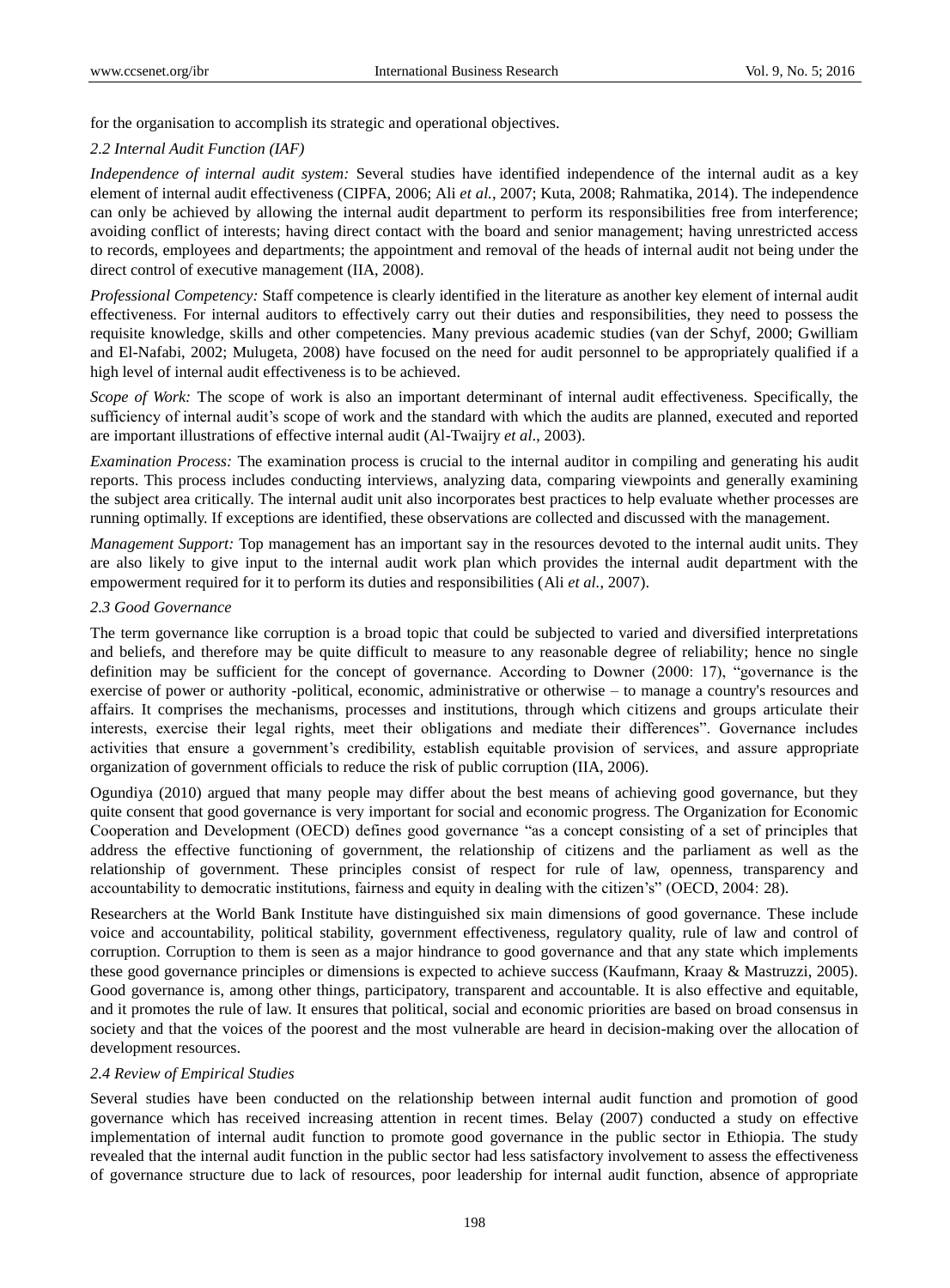frame work to measure internal audit function performance, and lack of competent personnel.

Ali *et al.* (2007) examined the role of internal audit in promoting good governance in the State and Local Governments of Malaysia. The study employed in-depth interview via face-to-face and telephone modes. Using descriptive statistics, the findings showed that the internal audit function in the Malaysian State and Local Governmental Bodies had less satisfactory contribution to the effectiveness of good governance due to lack of audit personnel and lack of requisite skills and competency by the audit personnel. However, there was independence of internal auditors and top management support to internal audit processes in the organisations

Kuta (2008) investigated the effectiveness of auditing for proper accountability in Nigerian Local Governments. The study revealed that auditing in Nigeria Local Governments is ineffective. Factors responsible for the ineffectiveness were lack of independence of the internal auditors, non-preparation of an audit programmed, insufficient funds, lack of understaffing and that due recognition is not accorded to auditor's reports and recommendations. Similarly, Ahmad et al. (2009) investigated the effectiveness of internal audit in Malaysian public sector. The study revealed that that the lack of qualified audit staff was ranked as the major problem faced by internal auditors in conducting an effective internal auditing.

Cohen and Sayag (2010) assessed the effectiveness of internal auditing in public organizations in Israel. Professional proficiency of internal auditors, quality of audit work, organizational independence, career and advancement and top management support were the variables used to determine internal audit effectiveness. The findings of the study showed that top management support was the most crucial to the operation and success of internal audit. This implied that other determinants of internal audit effectiveness depend on top management support for internal audit activity.

Unegbu and Kida (2011) conducted a study on the effectiveness of internal audit as instrument to improve public sector management in Kano State of Nigeria. Using Chi-square statistical tool to test the hypotheses, the study showed that internal audit contributes positively to good governance in the public sector by effectively checking fraud and fraudulent activities. In a related study by Suyono and Hariyanto (2012), they examined the relationship between internal control, internal audit and organisational commitment with good governance in Indonesia. Employing multiple linear regression analysis, the results showed that internal audit, internal control and organizational commitment had significant relationship with good governance.

Rahmatika (2014) examined the impact of internal audit function effectiveness on quality of financial reporting and its implications on good governance in Local Government Provinces in Indonesia. Employing structural equation modelling (SEM), the results showed that the effectiveness of the internal audit function had significant effect on the quality of financial reporting; internal audit function had significant effect on good governance application, and quality of financial reporting had significant effect on good governance application.

Barasa (2015) examined statistical analysis of the role of internal audit in promoting good governance in public institutions in Kenya. Internal audit function was measured by risk management, control process, and governance process, while accountability, transparency, effectiveness, efficiency and responsiveness measured good governance. Using correlation analysis, the study showed that there was a strong significant relationship between internal audit and good governance in public institutions.

The empirical studies showed that much research on the subject matter have been carried out even in different countries, but very little have been done in Nigeria especially in the Southwestern part of the country. This necessitated this study.

## **3. Methodology**

The study employed only primary data which was obtained through the administration of structured questionnaire. The population for this study comprised the local government establishments in the Southwestern Nigeria. Oyo State was chosen as a case study because it has the highest number of Local Governments in the geopolitical zone. Due to the manageable size, census survey was adopted where all the 33 Local Government organisations in Oyo State were captured in the study. The respondents were purposively selected. They were Heads of Internal Audits, Heads of Local Government Administrations, and the Directors of Finance & Supplies, who engage internal audit function to promote good governance. Therefore, the sample size was 99 respondents.

The validity of the questionnaire was determined through face, content and construct validity. First, the questions were framed in such a manner that they were easily understood and exactly conveyed their sense and purpose to the respondents. Moreover, the draft questionnaire was given to academic staff to view it in the light of the research objectives, its relevance, the adequacy of the questionnaire items, and question coverage. The construct validity for internal consistency of variables was captured by Cronbach's coefficient alpha as 0.838 which is high.

There are two main variables of this study: dependent and independent variables. The dependent variable was good governance (GOV) which was measured by quality of service delivery and management of public resources, while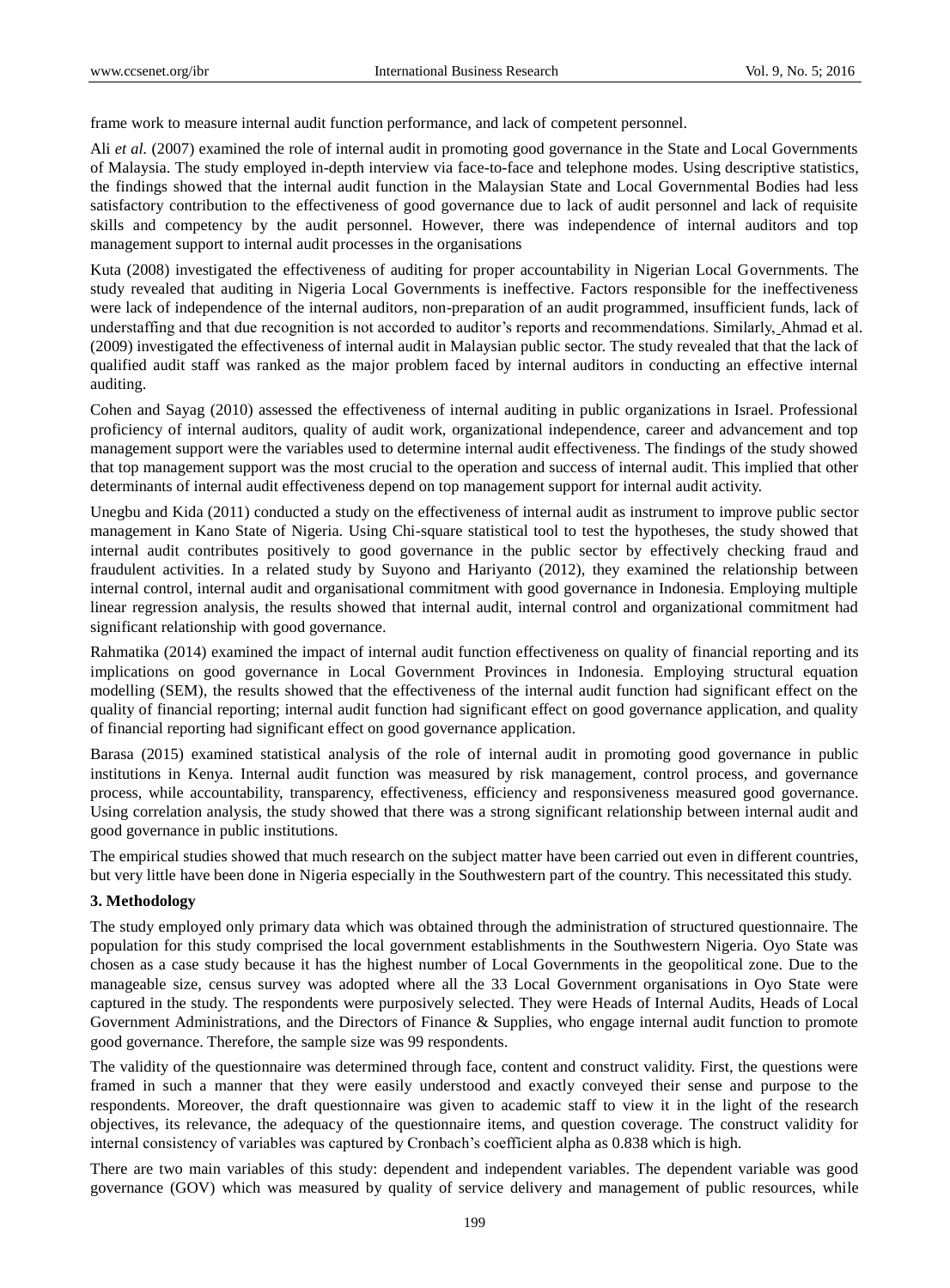internal audit function which was the independent variable was measured by independence of internal audit system (INDP), professional competency (COMP), scope of work (WORK), examination process (EXAM), and management support (MSUP). The economic model which showed the relationship between internal audit function and good governance was given as:

 = (, , , , ) ............................................................................................ (1) = + <sup>1</sup> + 2 + 3 + 4 + 5 + .................................................. (2)

where  $\alpha$ ,  $\beta_1$ ,  $\beta_2$ ,  $\beta_3$ ,  $\beta_4$  and  $\beta_5$  are parameters estimate in the model, and  $\varepsilon$  is the residual value.

These variables were captured on the questionnaire using a 5-point Likert scale namely: strongly agree (SA), agree (A), neutral (N), disagree (D), and strongly disagree (SD). This survey was conducted in January through April of the year 2014. Data collected was analysed using percentage counts, Pearson correlation analysis and multiple linear regression technique.

## **4. Data Analysis and Discussion**

Out of the 99 copies of the questionnaire that were administered, 83 were fully filled and returned, giving a response rate of 83.84%. The analysis and discussion are based on the retrieved copies of the questionnaire.

## *4.1 Socio-demographic Characteristics of Respondents*

The socio-demographic characteristics of the respondents captured in this study include gender, age, academic and professional qualifications. The analysis in Table 1 (see appendix) showed that 77.1% of the respondents were male, while 22.9% were the female counterpart. Thus, it implies that more male are involved in internal audit function in public sector organisations in the Southwestern Nigeria. Also, majority (51.8%) of the respondents were in the age brackets of 46-50 years. This was closely followed by respondents in their early forties which accounted for about 33%, while the respondents in the age brackets of 35 years and below ranked the least (2.4%). This showed that majority of the respondents were mature and knowledge to supply the relevant information. The analysis further showed that a very high proportion (60.3%) of the respondents had postgraduate qualifications, and 34.7% had first degree. Just a small percentage (6%) had diploma certificates. Besides, all the respondents belonged to approved Accounting and Management professional bodies. About 54% of the respondents are members of the Association of National Accountants of Nigeria (ANAN), 34% are members of the Institute of Chartered Accountants of Nigeria (ICAN), and the remaining 12% are members of the Nigerian Institute of Management-Chartered (NIM). This confirmed that the respondents are knowledgeable in the object of this study.

#### *4.2 Internal Audit Function in Nigerian Public Organisations*

The analysis in Table 2 showed the effectiveness of internal audit function (IAF) in public sector organisations in the Southwestern Nigeria. In terms of independence of internal audit system, all the respondents agreed that the purpose and authority of internal audit in the organisations is clearly defined. Also, no less than 70% of the respondents agreed that internal auditors have full access to records and information they need in conducting audits, they are free to choose any transaction or area of interest for audit, and internal audit provides reports directly to the Chief Executive Officer. However, a low proportion (41%) of the respondents indicated that internal auditors are free to include audit findings in their audit reports. The inability of internal auditors to include audit findings in their audit reports accounts for why internal audit reports are not published on internet for the organization's use and Local Government's annual reports are not distributed to the public which promote transparency and accountability – core values of good governance in the public sector (Adedokun, 2014). Thus, the internal audit system in the public organisations was not absolutely independent.

The analysis further showed that majority (over 75%) of the respondents indicated that the scope of internal audit work includes checking adequacy of the auditees' record keeping when appropriate, verifying accuracy of amounts in financial records, reviewing information contained in reports of operating departments, and assisting the management by identifying risk exposures of the Local Government. Also, about 51% of the respondents agreed that the scope includes performing audit of major fraud cases. This revealed that the scope of internal audit work in the organisations was comprehensive as it covered public financial management, fraud prevention and detection, and risk assessment and management.

Considering professional competence, the analysis showed that more than 80% of the respondents agreed that internal audit activities are conducted in accordance with recognized standards, and internal auditors undertake continuous professional development activities (such as professional association sponsored programs and correspondence courses). Also, majority of the respondents agreed that internal audit units or departments have appropriately qualified staff who possess requisite capabilities as well as knowledge and skills in a variety of areas (beyond accounting and finance).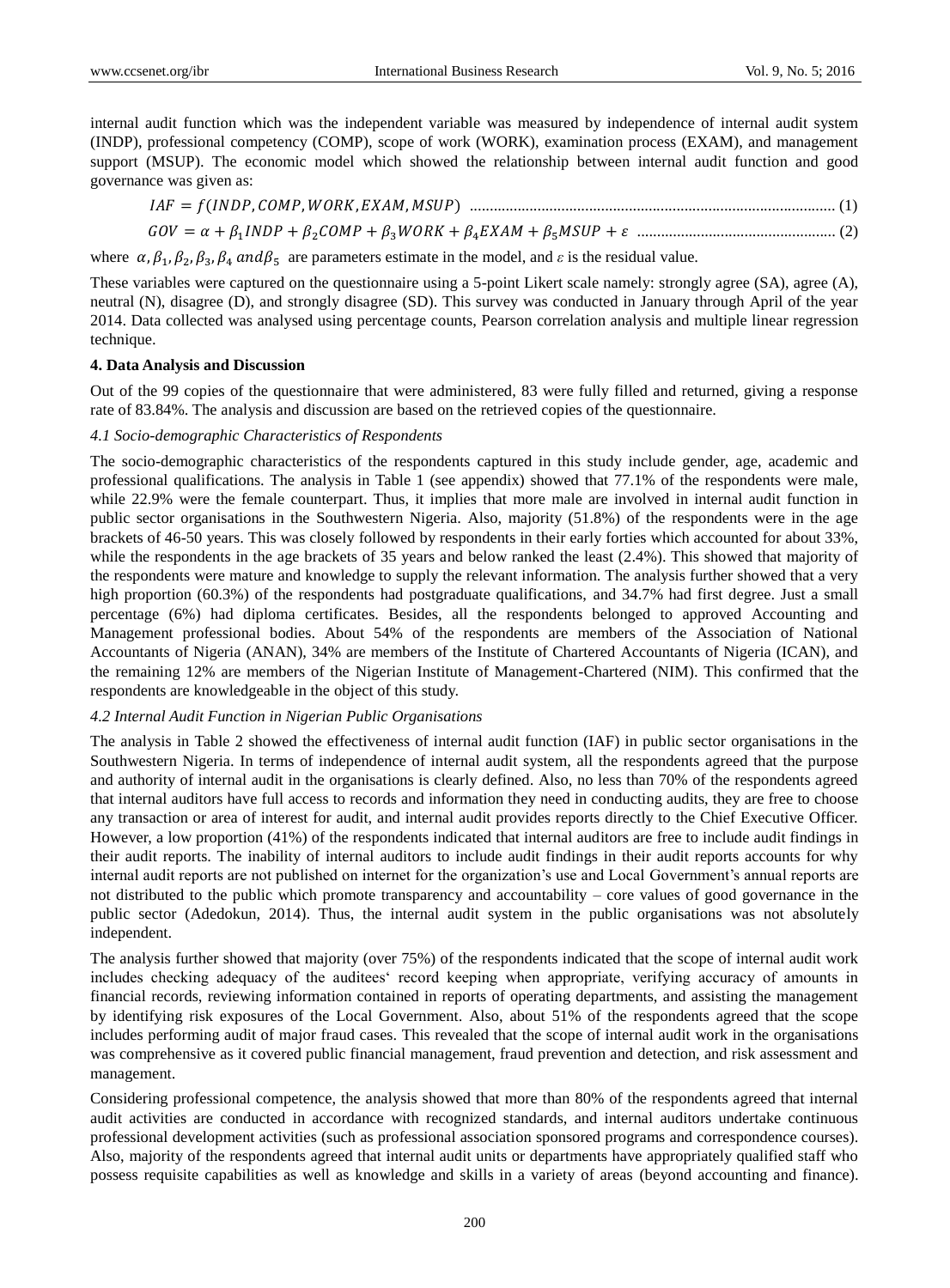However, about 51% of the respondents indicated that internal audit faces the challenge of insufficient budget to successfully carry out its duties. Thus, the professional competence of the internal audit unit of the organisations could be described as relatively high except for the challenge of insufficient funds to fully execute its responsibilities.

In terms of examination process of the internal audit unit, more than 75% of the respondents indicated that internal auditors systematically review the risk management process, review compliance with laws and regulations as well as review checking of budget implementation. In addition, the examination process involves evaluating the keeping of accounting records, and evaluating management's efforts in the recovery of receivables, taxes & other collectables. Therefore, the examination process was scientific and thorough.

| Table 1. Effectiveness of internal audit function in Nigerian public organisations |  |  |  |  |
|------------------------------------------------------------------------------------|--|--|--|--|
|                                                                                    |  |  |  |  |

| Independence of internal audit system                                                            | <b>SA</b> | A    | $\mathbf N$    | D            | <b>SD</b>        |
|--------------------------------------------------------------------------------------------------|-----------|------|----------------|--------------|------------------|
| The purpose and authority of internal audit is clearly defined                                   | 69.0      | 31.0 | $\mathbf{0}$   | $\Omega$     | $\overline{0}$   |
| Internal auditors have full access to records and information they need in conducting audits     | 20.7      | 48.3 | 24.1           | $\mathbf{0}$ | 6.9              |
| Internal auditors feel free to include any audit findings in their audit reports.                | 6.9       | 34.5 | 31.0           | 20.7         | 6.9              |
| The internal audit unit is free to choose any transaction or area of interest for audit          | 13.8      | 65.5 | 6.9            | 6.9          | 6.9              |
| Internal audit provides reports directly to the Chief Executive Officer                          | 27.6      | 44.8 | 20.7           | 6.9          | $\mathbf{0}$     |
| Scope of Work                                                                                    |           |      |                |              |                  |
| Checking adequacy of the auditees' record keeping when appropriate                               | 55.2      | 44.8 | $\overline{0}$ | $\Omega$     | $\Omega$         |
| Verifying accuracy of amounts in financial records                                               | 72.4      | 13.8 | 13.8           | $\mathbf{0}$ | 0                |
| Reviewing information contained in reports of operating departments                              | 41.4      | 44.8 | 13.8           | $\Omega$     | $\mathbf{0}$     |
| Performing audit of major fraud cases                                                            | 6.9       | 44.8 | 34.5           | 13.8         | $\boldsymbol{0}$ |
| Assisting the management by identifying risk exposures of the local government                   | 62.1      | 20.7 | 17.2           | $\mathbf{0}$ | $\overline{0}$   |
| Professional Competency                                                                          |           |      |                |              |                  |
| Audit activities are conducted in accordance with recognized standards (e.g. IIA, etc.)          | 34.5      | 48.3 | $\mathbf{0}$   | 17.2         | $\overline{0}$   |
| Internal auditors undertake continuous professional development activities                       | 41.4      | 51.7 | 6.9            | $\mathbf{0}$ | $\mathbf{0}$     |
| Audit Unit or department have appropriately qualified staff                                      | 34.5      | 31.0 | 20.7           | 13.8         | $\mathbf{0}$     |
| The internal audit staffs possess knowledge and skills in a variety of areas                     | 34.5      | 44.8 | 6.9            | 13.8         | $\Omega$         |
| Internal audit obtains a sufficient budget to successfully carry out its Duties                  | 27.6      | 20.7 | 0              | 37.9         | 13.8             |
| <b>Examination Process</b>                                                                       |           |      |                |              |                  |
| Auditors systematically reviews the risk management process                                      | 51.7      | 27.6 | 20.7           | $\Omega$     | $\Omega$         |
| Auditors systematically review compliance with laws and regulations                              | 55.2      | 44.8 | $\mathbf{0}$   | $\mathbf{0}$ | 0                |
| Auditors review checking of budget implementation                                                | 34.5      | 58.6 | 6.9            | $\mathbf{0}$ | $\mathbf{0}$     |
| Evaluating keeping of accounting records (mistakes, delays, etc.)                                | 41.4      | 44.8 | 13.8           | $\Omega$     | $\mathbf{0}$     |
| Evaluating management's efforts to the recovery of receivables, taxes and other collectables     | 41.4      | 31.0 | 27.6           | $\mathbf{0}$ | 0                |
| <b>Management Support</b>                                                                        |           |      |                |              |                  |
| Management follow up recommendations made by the internal audit unit                             | 34.5      | 58.6 | 6.9            | $\Omega$     | $\Omega$         |
| Adequate provision of material incentives (bonuses and recompenses) for the internal audit staff | 20.7      | 44.8 | 27.6           | $\Omega$     | 6.9              |
| Internal auditors receive full cooperation and support from management                           | 24.1      | 55.2 | 6.9            | 13.8         | $\mathbf{0}$     |
| Management regards internal audit as a value-adding service to the organisation                  | 27.6      | 65.5 | $\overline{0}$ | 6.9          | $\mathbf{0}$     |

Management support is a pivotal factor that influences the effectiveness of the internal audit unit in any organisation. The analysis in Table 1 further reveals that the top management of the public organisations adequately supported internal audit activity as they follow up reports and recommendations made by the internal audit unit and also provide adequate material incentives for internal audit staff in order to motivate them. Furthermore, management regards internal audit as a value-adding service to the organisation and thus, give full cooperation and support to internal auditors. These findings were attested by more than 70% of the respondents.

In general, the analysis showed that the effectiveness of internal audit function in the Nigerian public sector organisations is moderate. The findings of this study are slightly consistent with the findings of Kuta (2008) which revealed that internal auditing in Nigeria public organisations suffers from lack of independence of the internal auditors, insufficient funds, and management do not give due recognition to internal auditor's reports and recommendations.

#### *4.3 Relationship between Internal Audit Function and Quality of Service Delivery*

Pearson correlation analysis was employed to identify the relationship of IAF variables with each other and with the measure of good governance. The analysis in Table 2 showed that the independence of internal audit system has a significantly positive relationship with the scope of internal audit work, which was significantly related to examination process and professional competence of internal audit unit. Also, management support had a significantly positive relationship with examination process and professional competence. Provision of sufficient funds to boost professional competence cannot be without management support. The results signify that the components of IAF are interrelated.

Moreover, the correlation matrix showed the relationship between internal audit function and quality of service delivery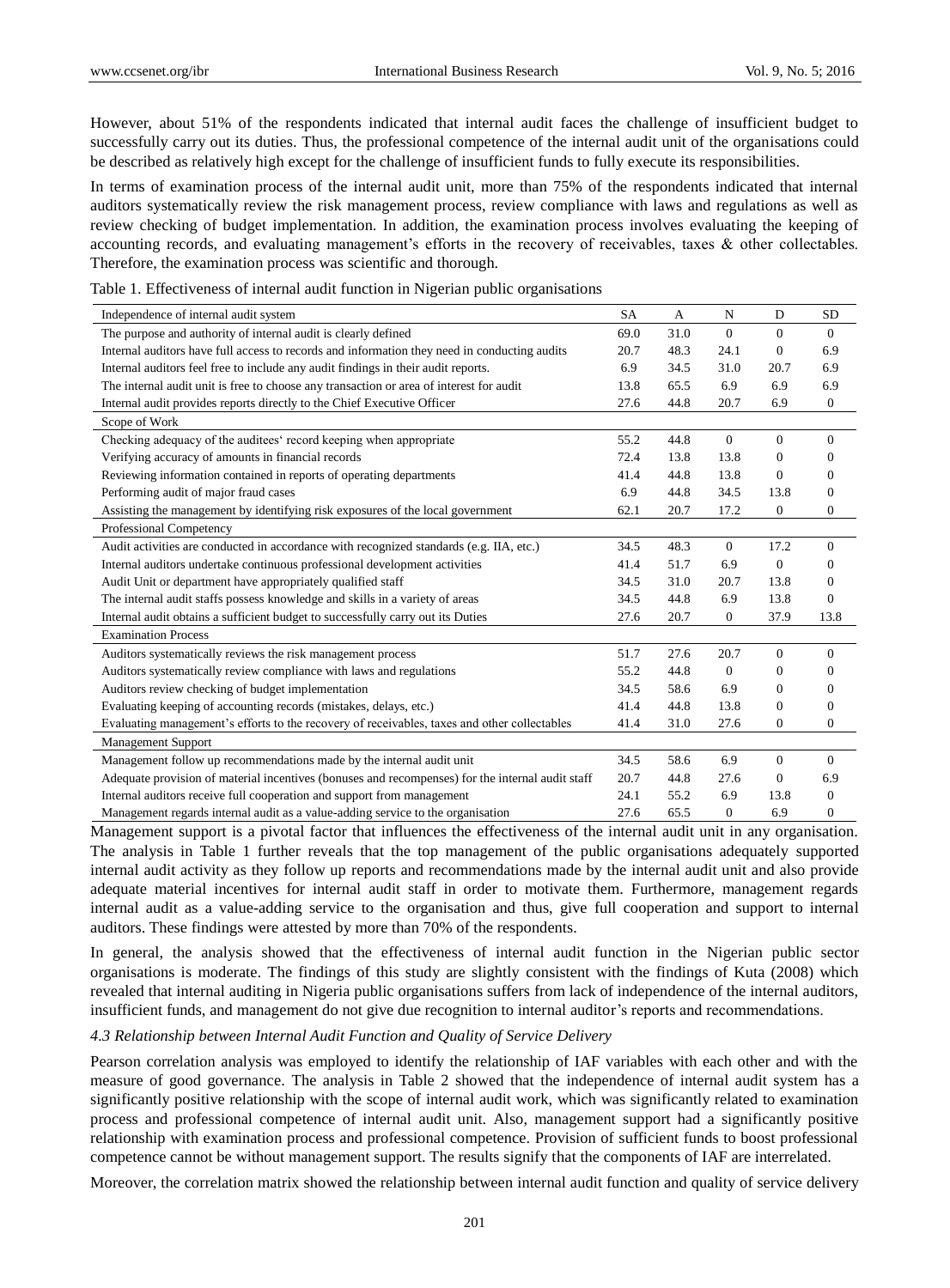which is a measure of good governance in public organisations. The analysis showed that each of the IAF variables had a significantly positive relationship with quality of services provided by the public sector organisations in the Southwestern Nigeria. Scope of work, examination process, and management support had significantly positive relationship with quality of service delivery at 0.01 level (2 tailed) while independence of internal audit system and professional competence were significant at 0.05 level (2 tailed). This finding indicates that the greater the effectiveness of internal audit function, the higher the quality of service delivery. Public organisations like Local Government councils are expected to provide social services such as provision of pipe bore water, public toilets, electrification, healthcare centres, and other infrastructures to the communities.

Table 2. Correlation matrix of the relationship between internal audit function and quality of service

| GOV(Quality of Service) | $.202*$ | $.306**$ | $.281**$ | $.226*$  | $.277**$ |
|-------------------------|---------|----------|----------|----------|----------|
| <b>INDP</b>             |         | $.238*$  | .160     | .147     | .107     |
| <b>WORK</b>             |         |          | $.315**$ | $.201*$  | .185     |
| <b>EXAM</b>             |         |          |          | $.358**$ | $.252*$  |
| <b>COMP</b>             |         |          |          |          | $.356**$ |
| <b>MSUP</b>             |         |          |          |          |          |

\*\*, \* Correlation is significant at the 0.01, 0.05 level (2-tailed) respectively

*4.4 Effect of Internal Audit Function on Management of Public Resources*

Multiple linear regression analysis investigated the effect of IAF on management of public resources. The analysis in Table 3 showed that independence of internal audit system, professional competence, scope of work, examination process, and management support have significant combined effect on management and accountability of resources in the public organisations (F = 47.322,  $p < 0.05$ ). This implies that IAF helps public organisations to safeguards assets. The high *R*<sup>2</sup> value depicted that the IAF variables were largely sufficient to explain as high as 62% of the variation in management of public resources. These results demonstrate that IAF contributes significantly to good governance in terms of management and accountability of resources in public organisations in the Southwestern Nigeria. The finding is consistent with Rahmatika (2014) who found that the independence of internal audit system, professional capabilities, scope of internal audit work, examination process and support of management were crucial to the operation and success of good governance in public sector.

The classical assumption of the study model was also tested for the following aspects: normality, autocorrelation, and multicolinearity. The purpose of normality testing was to determine that all the data of independent and dependent variables have normal condition. The analysis in Table 3 meets the assumptions of normality, because the Kolmogorov-Smirnov (KS) test was not significant at 0.05, accepting the null hypothesis that the distribution of the series tested was normal. Durbin Watson was satisfactory as the result was approximately 2.00, indicating no autocorrelation between the residuals from the regression model. The multicollinearity of the variables in the model was verified by the Tolerance (TOL.) and Variance Inflation Factor (VIF) which showed satisfactory values.

| Model       | Coefficient   | Sig.                | TOL. | VIF   |  |
|-------------|---------------|---------------------|------|-------|--|
| Constant    | .359          | .028                | ۰    | ۰     |  |
| <b>INDP</b> | .321          | .008                | .381 | 2.009 |  |
| <b>COMP</b> | .206          | .019                | .603 | 1.593 |  |
| <b>WORK</b> | .215          | .131                | .832 | 1.402 |  |
| <b>EXAM</b> | .119          | .042                | .789 | 1.235 |  |
| <b>MSUP</b> | .187          | .015                | .527 | 2.153 |  |
| $R^2$       | .623          | Durbin Watson Stat. |      | 1.961 |  |
| F(Sig.)     | 47.322 (.019) | Sig. KS             |      | .657  |  |

Table 3. Multiple linear regression analysis of effect of internal audit function on management of resources

Dependent variable: GOV (management and accountability of resources)

#### **5. Conclusion and Recommendation**

This study revealed how good governance in public organisations can be promoted through internal audit function (IAF). The evidence from the study showed that the internal audit system in the public organisations was not absolutely independent and professional competence of the internal audit system was limited due to the challenge of insufficient funds to successfully carry out its duties. However, scope of internal audit work was comprehensive, examination process was scientific and systematic, and management gives adequate support to internal audit process. Thus, the effectiveness of internal audit function in public sector organisations in the Southwestern Nigerian is moderate.

Furthermore, internal audit function (IAF) was found to have a significantly positive relationship with quality of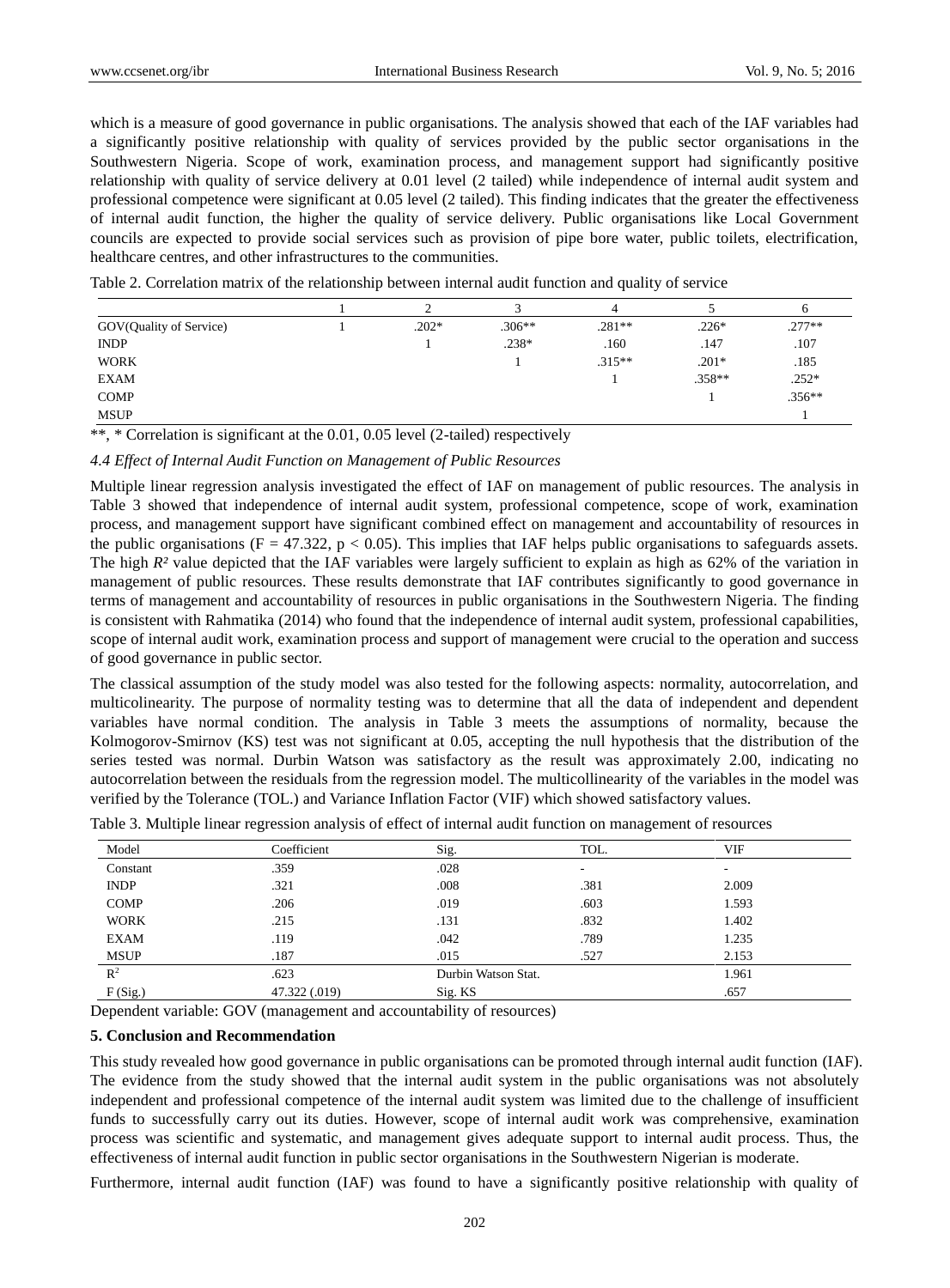services provided by public organisations. This can be traced to the presence of qualified internal auditors, comprehensive scope of work, scientific examination process and responsive management structure. In addition, the study revealed that IAF had significant effect on management and accountability of public resources. This study therefore concluded that internal Audit function is a veritable tool for promoting good governance in the Nigerian Public Sector.

Based on the findings, the study recommended that there should be legal mandate in public sector organisations that allows government information to be publicly published. This would assist to reduce the risk of corruption and boost good governance in the organisations. Also, special funds should be made available by organisations to support internal auditors in executing their responsibilities to the fullest.

#### **References**

- Adedokun, S. A. (2014). *Internal Audit Function and Good Governance in Oyo State* (Unpublished M.Sc. Accounting Dissertation). Obafemi Awolowo University, Ile-Ife, Nigeria.
- Ahmad, N., Othman, R., & Jusoff, K. (2009). The Effectiveness of Internal Audit in Malaysian Public Sector. *Journal of Modern Accounting and Auditing*, *5*(9), 784-790.
- Ali, A. M., Gloeck, J. D., Ahmi, A., & Sahdan, M. H. (2007). Internal Audit in the State and Local Government of Malaysia. *Southern African Journal of Accountancy and Auditing Research, l7*, 25-57.
- Al-Twaijry, A. M., Brierley, J. A., & Gwilliam, D. R. (2003). The Development of Internal Audit in Saudi Arabia: An Institutional Theory Perspective. *Critical Perspective on Accounting*, *14*, 507-531. http://dx.doi.org/10.1016/S1045-2354(02)00158-2
- ANAO (2014). *Better Practice Guide - Public Sector Governance: Strengthening Performance through Good Governance*. Canberra: Australian National Audit Office.
- Asaolu, T. O., Oyesanmi O., Oladele, P. O., & Oladoyin, A. M. (2005). Privatization and Commercialization in Nigeria: Implications and Prospects for Good Governance. *South African Journal of Business Management, 36*(3), 65 –74.
- Badara, S, M. (2012). The Role of Internal Auditors in Ensuring Effective Financial Control at Local Government Level: The Case of Alkaleri L.G.A., Bauchi State. *Research Journal of Finance and Accounting*, *3*(4), 1-10.
- Barasa, K. S. (2015). Statistical Analysis of the Role of Internal Audit in Promoting Good Governance in Public Institutions in Kenya. *Journal of Investment and Management*, *4*(1), 38-46. http://dx.doi.org/10.11648/j.jim.20150401.16
- Belay, Z. (2007). A Study on Effective Implementation of Internal Audit Function to Promote Good Governance in the Public Sector. *Conference of Ethiopian Civil Service College Research*. Addis Ababa: Publication & Consultancy Coordination Office.
- CIPFA (2006). *Code of Practice for Internal Audit in Local Government in the United Kingdom.* London: The Chartered Institute of Public Finance and Accountancy.
- Cohen, A, & Sayag, G. (2010). The Effectiveness of Internal Auditing: An Empirical Examination of its Determinants in Israeli Organizations. *Australian Accounting Review*, *54*(20), 296-307. http://dx.doi.org/10.1111/j.1835-2561.2010.00092.x.
- Downer, A. (2000). *Good Governance: Guiding Principles for Implementation*. Canberra: USAID.
- Grindle, M. S. (2004). Good Enough Governance: Poverty Reduction and Reform in Developing Countries. *Governance*, *17*(4), 525-548. http://dx.doi.org/10.1111/j.0952-1895.2004.00256.x
- Gwilliam, D., & El-Nafabi, H. (2002). The Possibility of Transition to Public Sector Modern Auditing Techniques and Procedures found in Developing Countries; The Case of Sudan. *Accounting Research*, *the Saudi Accounting Association*, *6*(2), 161-196.
- Hellman, J., Jones, G., Kaufmann, D., & Schankermann, M. (2000). Measuring Governance, Corruption and State Capture: How Firms and Bureaucrats Shape the Business Environment in Transition Economies. *Policy Research Working Papers* 2312. Washington D.C: World Bank.
- IIA (2006). *The Role of Auditing in Public Sector Governance.* Altamonte Springs, FL: The Institute of Internal Auditors Research Foundation.
- IIA (2008). *International Standards for the Professional Practice of Internal Auditing*. Altamonte Springs, FL: The Institute of Internal Auditors Research Foundation.
- IIA (2010). *Measuring Internal Audit Effectiveness and Efficiency*. IPPF- Practice guide. The Institute of Internal